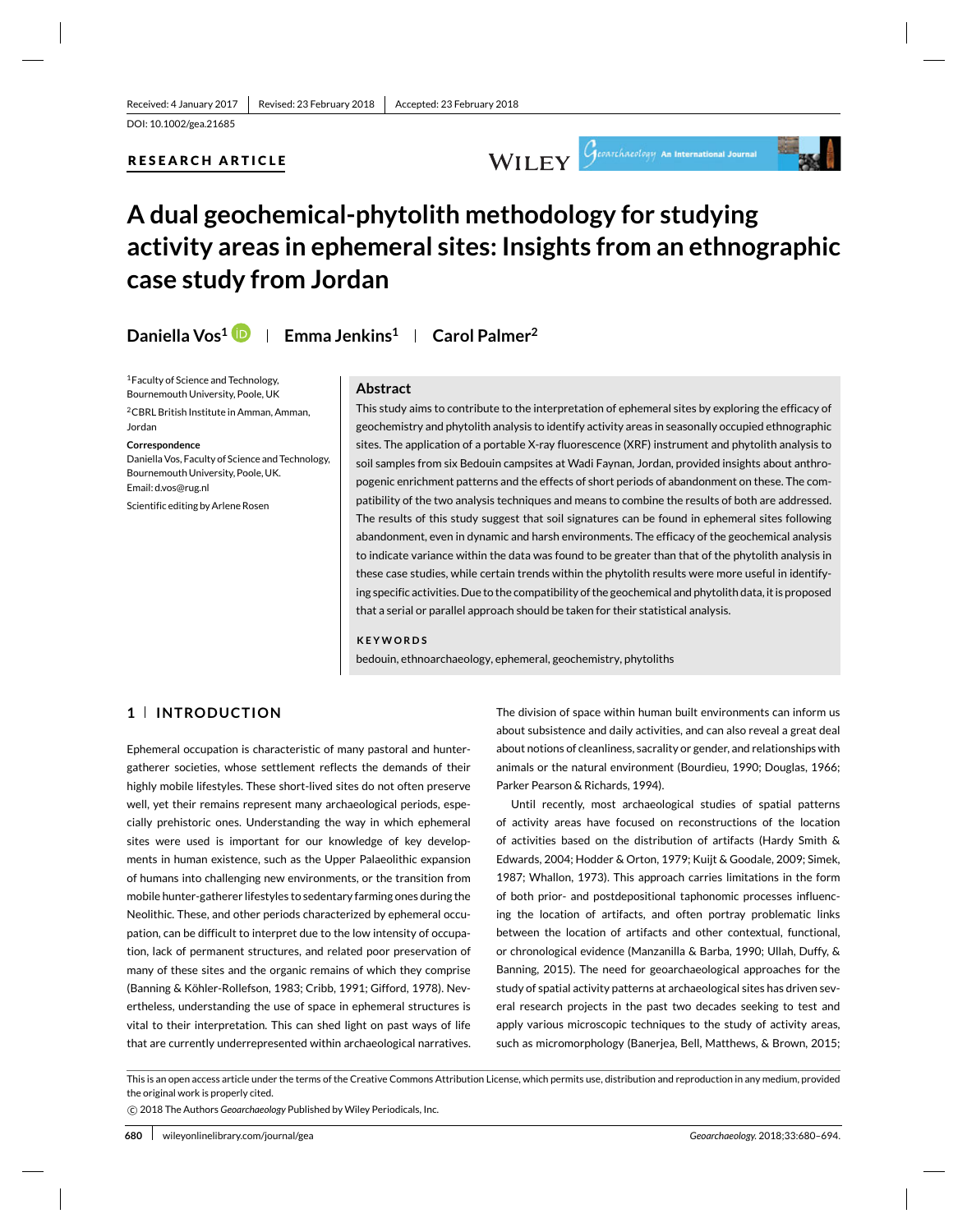Milek & Roberts, 2013; Shillito & Ryan, 2013), geochemistry (Middleton & Price, 1996; Terry, Fabian, Fernández, Parnella, & Inomata, 2004; Vyncke, Degryse, Vassilieva, & Waelkens, 2011), phytolith and spherulite analyses (Cabanes, Mallol, Expósito, & Baena, 2010; Portillo, Kadowaki, Nishiaki, & Albert, 2014; Tsartsidou, Lev-Yadun, Efstratiou, & Weiner, 2009), and mineralogy (Shahack-Gross & Finkelstein, 2008). These soil signatures are considered to be less prone to the effects of cultural or natural postdepositional disturbances that affect larger artifacts, and they generally reflect in situ activity (Canti & Huisman, 2015). Nevertheless, the influence of formation and taphonomic processes must be considered even for evidence at the microlevel, as emphasized by recent experimental and ethnographic studies (Banerjea et al., 2015; Cabanes & Shahack-Gross, 2015; Shillito, 2017).

Current publications summarizing developments in the application of geoarchaeological techniques emphasize the importance of ethnoarchaeological studies (Friesem, 2016) and a multiproxy approach (Canti & Huisman, 2015). In accordance with these observations, this study explores the potential of phytolith and geochemical signatures for understanding the use of space at ephemeral sites through the ethnoarchaeological analysis of soil samples collected from six Bedouin campsites in Wadi Faynan, Jordan. In addition, by considering the variation in length of time after abandonment of the campsites, this research aims to increase our understanding of taphonomic processes influencing these soil signatures within anthropogenic sites.

## **1.1 Description of sites and field methods**

The name "Bedouin" refers to populations across the steppes and deserts of the Arab world whose lifestyles were traditionally tied to a nomadic, pastoral existence (Na'amneh, Shunnaq, & Tasbasi, 2008; Saidel, 2009). The mobility of Bedouin populations has decreased over the past century due to external influences, which led to an increased rate of sedentism and modernization, and today herding practices range between transhumance and home range (Na'amneh et al., 2008; Palmer, 2002; Saidel, 2009). Ethnoarchaeological studies of Bedouin campsites became popular in the 1980s as part of efforts to establish a better understanding of different aspects of pastoral and nomadic occupation and to improve our understanding of archaeological pastoral communities. These studies provided insights into the material remains associated with the abandonment of pastoral campsites, the correlation between the location activity areas and refuse, and later studies expanded the methodologies used to identify the layout of Bedouin sites and formation processes related to their abandonment (Banning & Köhler-Rollefson, 1983; Goldberg & Whitbread 1993; Saidel, 2001; Simms, 1988). While micromorphology had been successfully applied for spatial analysis of a Bedouin floor (Goldberg & Whitbread, 1993), other geoarchaeology techniques could also carry potential for the study of activity areas in anthropogenic sites. Phytolith analysis in Bedouin campsites has so far been limited to the examination of dung samples (Shahack-Gross & Finkelstein, 2008), and geochemistry has previously only been used to establish the effects of pollution and waste resulting from ancient mining activities at Wadi Faynan (Grattan, Gilbertson, Waller, & Rusell, 2014).



**FIGURE 1** The locations of the Bedouin campsites in the catchment area of Wadi Faynan

The seasonally occupied ephemeral Bedouin campsites at Wadi Faynan provide an ideal case study for testing the efficacy of geochemistry and phytolith analysis to identify activity areas, because much is known about the use of space in Bedouin tents. Generally, Bedouin tents are divided into public male areas (*shigg*) and private female (*mahram*) areas. The public area is used for hospitality; coffee, tea, or food are served to honored guests here, and the central hearth can be used for preparing coffee and sometimes tea, though tea is usually prepared in the *mahram* and brought to guests. Various household activities take place within the private area, which includes a kitchen with a hearth which is used for cooking. The use of space within Bedouin households at Wadi Faynan has both static and dynamic aspects. While activities take place within designated areas, each section of the tent can change its function throughout the day. For example, the private area can be used for activities such as weaving, churning butter, or entertaining female guests, and will be used for sleeping at night. And when guests are not present, the public area is used by all members of the household.

The ethnographic soil samples analyzed in this study were collected from one occupied and five abandoned sites at Wadi Faynan (Figure 1). The majority of samples were collected as part of an ethnoarchaeological survey of abandoned Bedouin campsites at Wadi Faynan during 1999–2000, led by Carol Palmer and Helen Smith. The aims of this survey were to explore the nature of pastoral activity in the Wadi during the recent past and assess the potential for identifying ancient pastoral activity following abandonment. An initial survey during April 1999 documented the locations and main architectural characteristics (both durable and perishable) of Bedouin tents in the landscape (Figure 2). During the visits, several physical attributes were recorded, including tent size, orientation, position, spatial arrangement, and both common and supplementary features such as storage facilities or outdoor hearths (Palmer, Smith, & Daly, 2007).

These data were accompanied by narrative accounts given by the occupants of the area, who provided information about the abandoned campsites and the activities that took place at these. The team conversed with the tent inhabitants in order to gain a better understanding of the use of space at these campsites and where possible, about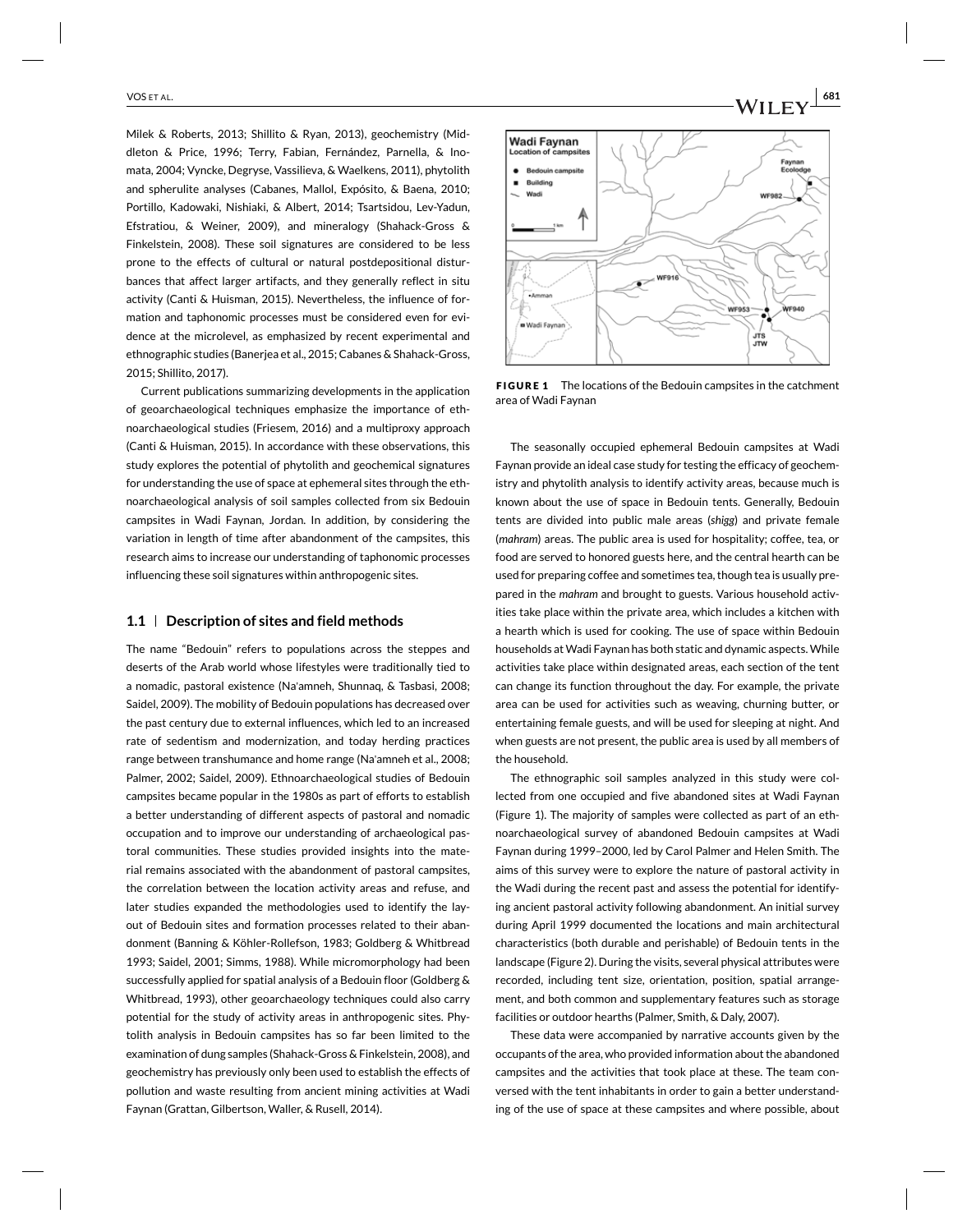



*Notes*. Images of a hospitality hearth and a kitchen hearth can be seen at the bottom left and bottom right (respectively).

the individuals that were living there and the animals owned by them. An accompanying local informant, Jouma' 'Aly Za'noon of the 'Azazma tribe, assisted with this (Palmer et al., 2007).

During 2000 the same campsites were revisited and studied in greater detail. An artifact distribution study was undertaken, and the soil samples analyzed in this study were collected from chosen sites (Palmer & Daly, 2006). The sampling was aimed at capturing the soil signals of the activity areas at each campsite. Sample locations included the kitchen and hospitality hearths, animal pens, animal pen floors, floor spaces in the hospitality area, and the private activity area and kitchen (Figure 3). In addition to these, three background samples were taken for each site from areas considered to reflect low human presence within approximately 40 m from its perimeter. The number of samples varied according to the available features at the sites, ranging from 7 to 34. The soil was collected using a clean trowel and bagged in plastic sample bags by Helen Smith and Carol Palmer for the sites WF916, WF940, WF953, and WF982 (Table 1). The amount of soil varied for each sample, some of the dung and hearth samples containing around 15 g of material, while others weighing approximately 40 g. The type of occupation and a schematic site plan were recorded for each campsite, including the available features such as hearths and animal pens.

In addition to the material obtained in 2000, this study includes samples from one campsite, which was occupied during sampling and one which was briefly abandoned. Incorporating samples from an occupied site provided a reference point for soil signatures prior to abandonment, to compare to the abandoned sites in order to observe the influence of taphonomic processes. The additional campsites were sampled in May 2014 at Wadi Faynan (JTW and JTS, see Table 1 and Figure 3) by Daniella Vos, Carol Palmer, and Jouma' 'Aly Za'noon. The sample collection strategy followed that of the ethnoarchaeological survey carried out by Carol Palmer and Helen Smith (Palmer & Daly 2006; Palmer et al., 2007) as closely as possible, and the same context categories were used. As the tents were occupied, or very recently abandoned during sampling, understanding how different localities were used was straightforward as features were still recognizable in the field, and samples taken from the animal pens could be described in detail.

## **2 METHODS**

## **2.1 Laboratory methods**

The geochemical analysis in this study focused on the following chemical elements, measured in parts per million (ppm): magnesium (Mg), silicon (Si), potassium (K), calcium (Ca), phosphorus (P), iron (Fe), titanium (Ti), manganese (Mn), aluminium (Al), strontium (Sr), sulphur (S), chlorine (Cl), zinc (Zn), and zirconium (Zr). The analysis was performed using a Thermo Scientific Niton XL 3t Goldd+ (geometrically optimized large area drift detector) handheld XRF analyzer (pXRF),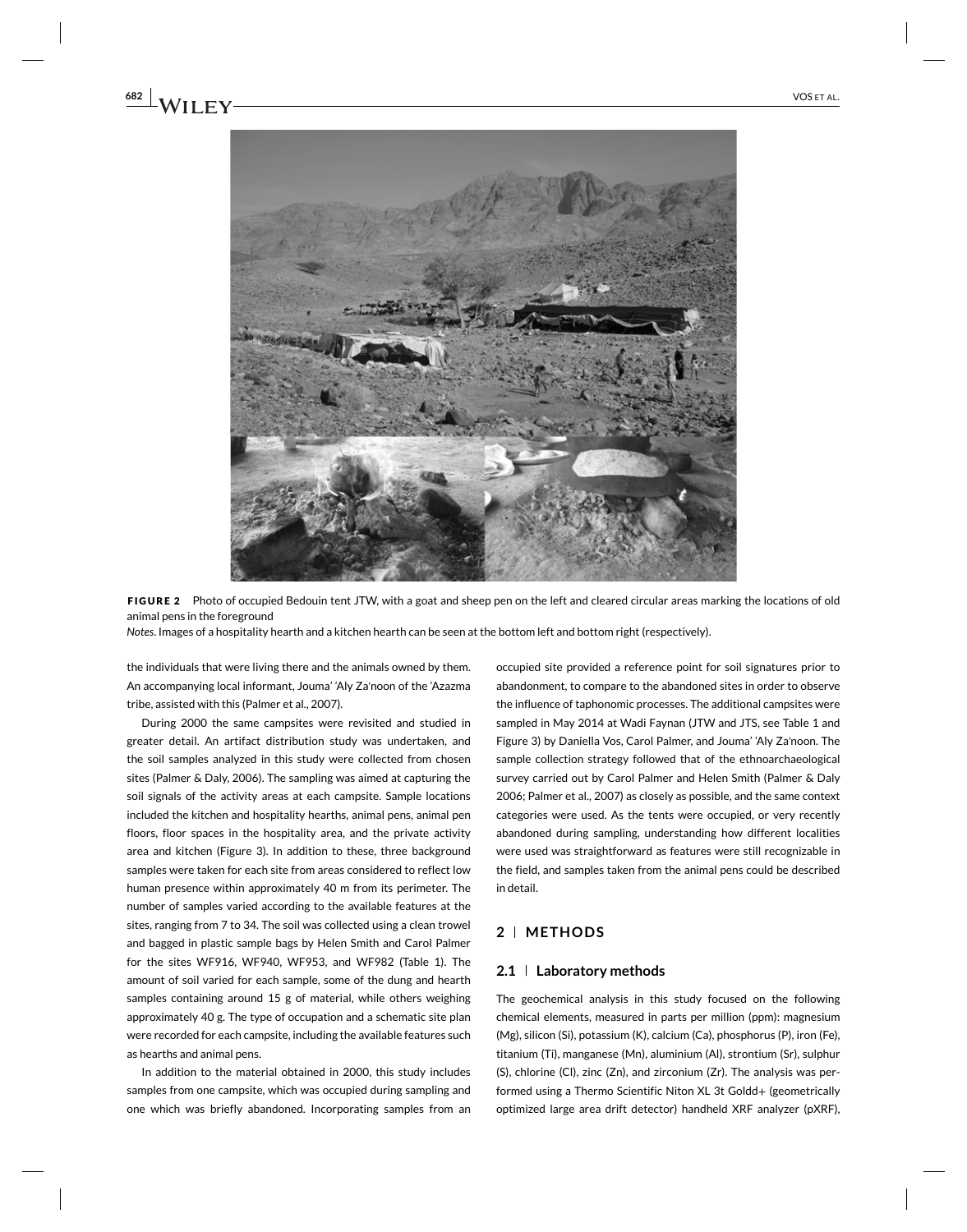

**FIGURE 3** Plans of the Bedouin campsites at Wadi Faynan (plans of WF953, WF940, and WF982 after Palmer et al. 2007; 381–387. Plans of WF916, JTS, and JTW created by DV based on schematic drawings made in the field)

with an Ag anode 50 kV, 200  $\mu$ A tube. A helium purge was used in order to lower the detection limits for light elements. The samples were placed in 9 mm plastic cups, covered with a thin polypropylene film, and analyzed using a mobile test stand in order to provide reproducible measurement conditions. The pXRF machine was set to the "mining Cu/Zn mode" and the exposure time for each of the ranges was adjusted to achieve the following settings: the main range was run for 40 s, the high and low ranges for 30 s each, and the light element range for 80 s to allow for reliable readings for elements on the edge of the detection limits of pXRF such as Mg and P. In total, each reading took 180 s. The helium was allowed to flow into the machine approximately 10 min before the first samples were run.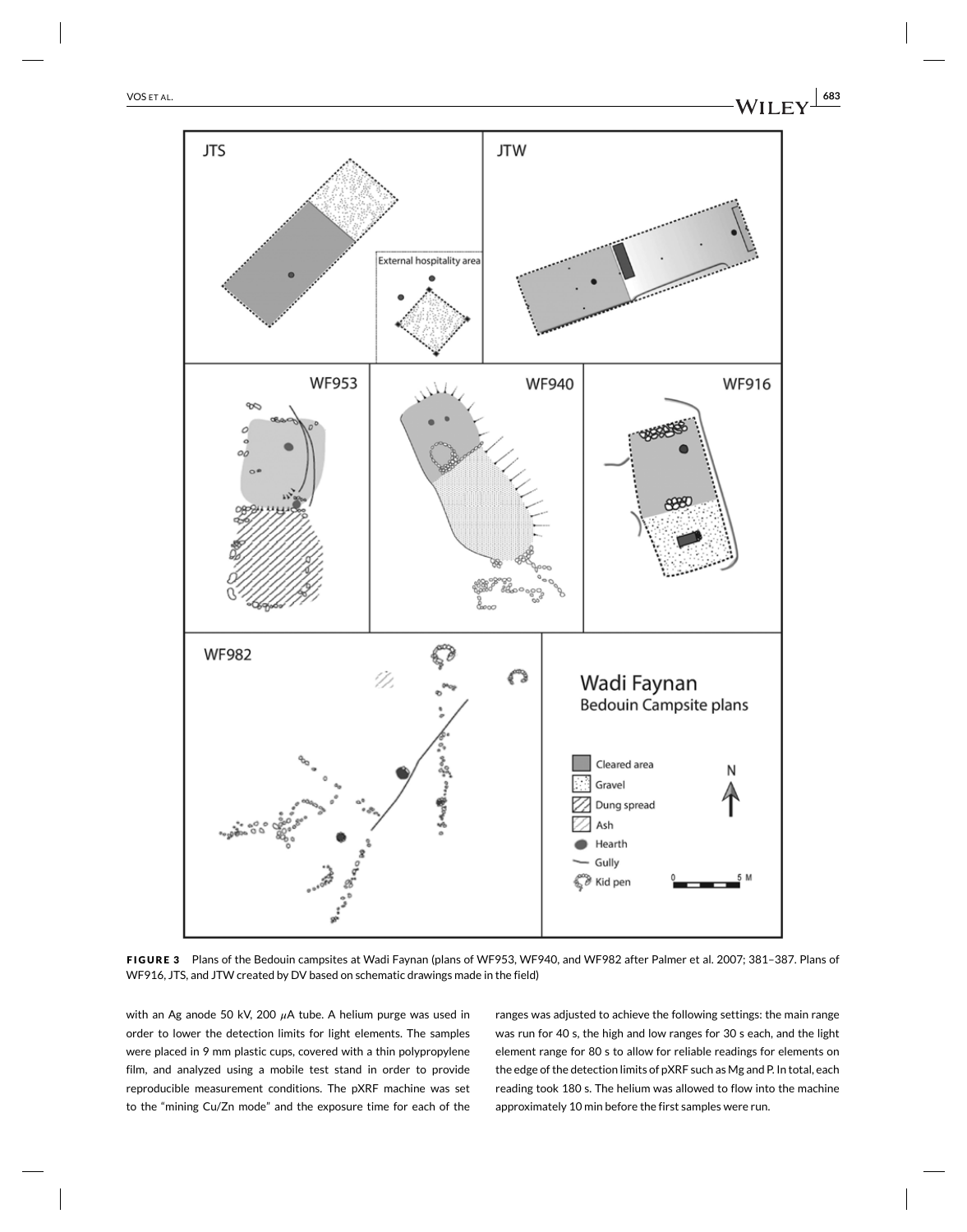sampled features

| <b>Site</b>  | <b>Duration of</b><br>abandonment | <b>Description</b>                                                                                                                                                                                                                                     |
|--------------|-----------------------------------|--------------------------------------------------------------------------------------------------------------------------------------------------------------------------------------------------------------------------------------------------------|
| WF916        | Three years                       | Winter campsite, sampling included<br>substantial stone-lined hospitality<br>hearth, kitchen hearth, outdoor goat<br>pen, gully, floors.                                                                                                               |
| <b>WF940</b> | One year                          | Temporary occupation, no division<br>between hospitality and private areas.<br>Sampling included single hearth<br>(remains of older hearth visible).<br>indoor dung spread, gullies, floors.<br>This campsite was previously<br>published as WF942.    |
| <b>WF953</b> | One year                          | Winter campsite, sampling included<br>hospitality hearth, kitchen hearth,<br>indoor dung spread, gullies, floors.                                                                                                                                      |
| <b>WF982</b> | Approximately<br>15 years         | Likely occupied during a number of<br>winters, duration of occupation<br>unknown. Sampling included:<br>hospitality hearth, kitchen hearth,<br>dung spread outside tent outline.                                                                       |
| <b>JTS</b>   | Six months                        | Summer campsite, in use for the past<br>three years. Private area and kitchen<br>were indoors, hospitality area and<br>hearths were outdoors. Sampling<br>included two hospitality hearths,<br>kitchen hearth, outdoor sheep and<br>goat pens, floors. |
| <b>JTW</b>   | Occupied                          | Winter campsite, occupied by the family<br>previously housing WF953. Sampling<br>included hospitality hearth, kitchen<br>hearth, outdoor sheep and gat pens,<br>gullies, floors.                                                                       |

One silica (blank) standard and three National Institute of Standards and Technology (NIST) standards were analyzed using the same setting as the soil samples during each analysis session; SRM 2711a (Montana II soil), SRM 2709 (San Joaquin soil), and SRM 1646a (Estuarine sediment). Precision of all elements measured within the NIST standard reference material in this study was better than 5% when present at more than 5%, except for: Mg, P, and Mn (for a list of precision calculation for NIST standards see Supporting Information). For Mg precision was only measured for concentrations below 5% and was above 10%, for P precision exceeded 5% when present above 8%, and precision for Mn was better than 10% for concentrations above 5%.

Phytolith extraction was performed using the dry ashing method, where the soil sample is burnt in a muffle furnace in order to remove organic matter and isolate phytoliths (Rosen, 1992). Slides containing the phytolith material were counted using a Meiji infinity polarizing microscope at a magnification of ×400, using a modern Jordanian phytolith reference collection prepared from plants collected in Jordan (housed at Bournemouth University and the CBRL British Institute in Amman). At least 250 phytoliths were counted per slide, and the entire slide was counted if this amount was not reached. The counted quantities of different phytolith types and (when relevant) taxa were documented on a tally recording sheet. The names of the phytolith types followed the International Code for Phytolith Nomenclature (Madella, Alexandre, & Ball, 2005).

## **2.2 Statistical analysis**

Separate databases for geochemical and phytolith data were created for each site, and a combination of sites, using IBM SPSS statistics version 23. The geochemical database included the readings of the chosen elements (see previous section) for each sample, which contained error readings of ≤3%. Other elements containing error readings (two-sigma precision) of  $\geq 10\%$  were excluded from the analysis. An exception to this rule was made for Mg, Mn, and Zn, which contained error readings of 20, 23, and 13% (respectively), but was kept in the analysis as they are valuable indicators of anthropogenic activities. The phytolith database included the morphological categories used in the counting sheets and additional variables calculated from the raw data: dicots, monocots, single cell, multicell, Panicoideae, Pooideae, Chloridoideae, Arundinoideae, Palmaceae, *Hordeum sp*., *Triticum* sp., leaf, leaf/husk, leaf/stem, husk, awn, weight percent of extracted phytoliths, and number of phytoliths per gram. As the total number of fields of view varied per slide, the data were transformed to percentages in order to enable a comparison of the slides, which is not affected by the amount of counted fields. This was done by dividing the number for each counted category by the number of phytoliths counted for the relevant slide, and then multiplied by 100. The number of phytoliths per gram of sediment was calculated in order to get an estimate of the amount of phytoliths, which is not biased by the relative weight of different phytolith types of silica aggregate material, using the following formula:

Number per slide  $=$  (phytolith count/number of counted fields)

 $\times$  total number of fields on slide

#### Number per gram

 $=$  (number per slide/mass of phytoliths mounted in mg)

- $\times$  (mass of phytoliths extracted in mg/total sediment weight in mg)
- $\times$  1000

The data were explored using box plots and bar charts that were created for every variable and for related variables (such as plant parts or genus categories). When analyzing the results, it became clear that several categories plotted very similarly, in most cases these were variations of floor surfaces. For example, samples collected from the edges of hearths did not differ from the general floor samples, and so were grouped under the floor category.

Principal component analysis (PCA) was run in SPSS using the correlation matrix, a method which standardizes the variables. No rotation was applied to the analysis, and the components were extracted based on eigenvalues greater than 1, and saved as variables based on regression. Discriminant function analysis was carried out with the independents entered together and the prior probabilities computed from group size, including leave-one-out classification in the display option. A two-tailed Pearson correlation test was run with variables from both the geochemical and phytolith analyses in order to identify patterns that could influence the results of the PCA analysis. In addition to these analyses, decision trees were applied to the geochemical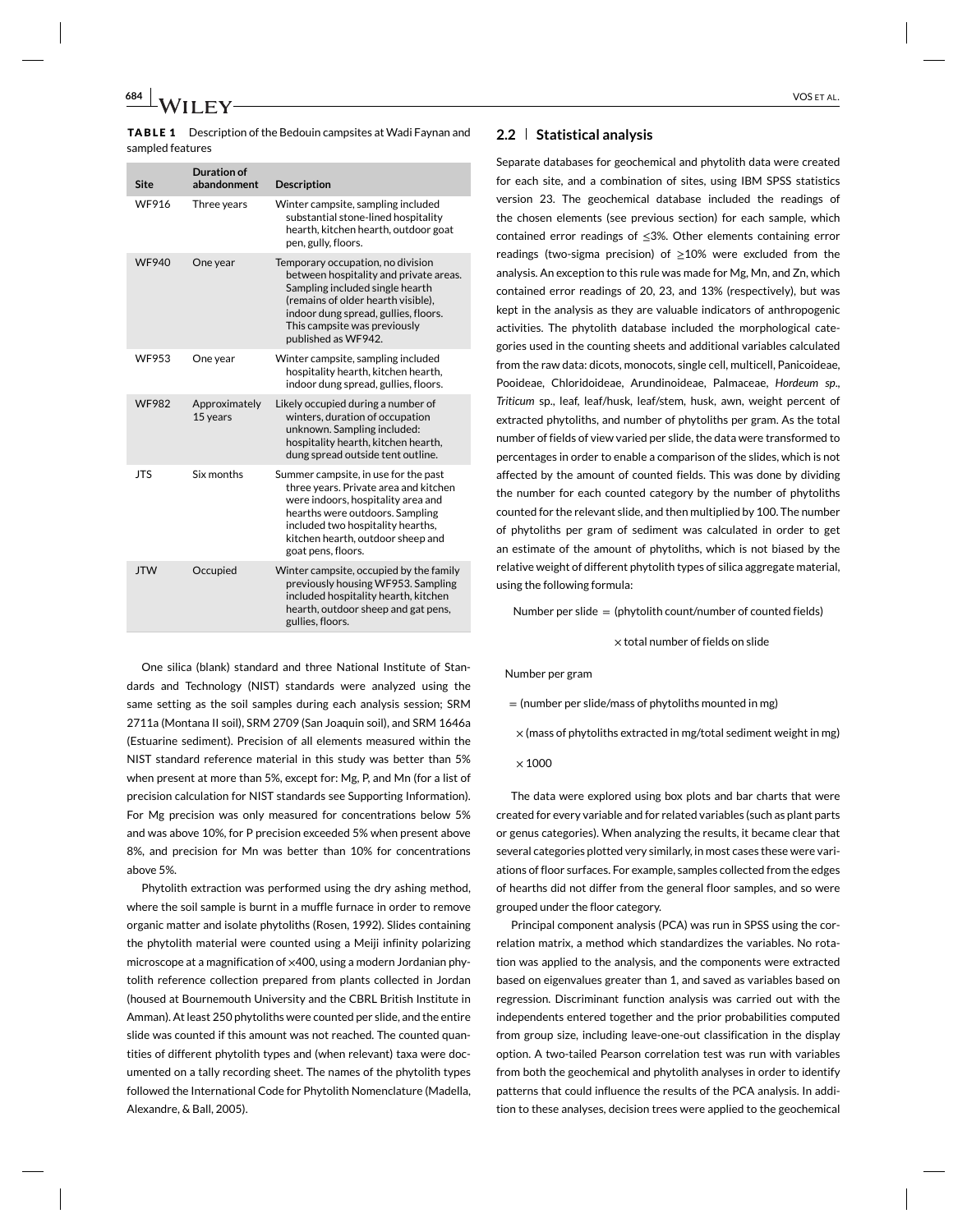readings, phytolith counts, and to a database combining variables from both methods. This was done in order to understand and visualize how well the data are categorized into activity areas, and which variables are important within this classification. The decision trees were created in Weka version 3.6.13 software, using the standard settings for classifier J48.

# **3 RESULTS**

### **3.1 Geochemical analysis**

The geochemical analysis of the Wadi Faynan campsites revealed patterns of enrichment and depletion in the context categories most affected by human activity; the hearths, dung sediments, and, to a lesser degree, the animal pen floors (Figures 4 and 5). The floor and gully samples plotted similarly to the background samples in the PCA scatterplot (Figure 6). The highest concentrations of Mg, Ca, Mn, S, and Sr among the context categories were found in the hearths, and Zn was selected by the decision trees as the best distinguishing factor between kitchen and hospitality hearths (Figure 7). High concentrations of K, P, and Zn were characteristic of both hearths and animal dung. However, while the highest concentrations of K were either associated with hearths or dung, depending on the site, P and Zn were highest in the fireplaces of all sites except for WF916 where dung samples contain higher elevations of these elements.

Animal dung at the Wadi Faynan sites also contained the highest concentrations of Cl, followed by the enrichment in hearths in all sites but WF916. The concentrations of this element, however, were found to diminish over time. Ti, Al, and Fe were abundant in the background and floor-related samples, the latter containing slightly higher concentrations of Cl, which allowed us to distinguish them from the natural sediment. These observations agree with findings of earlier studies—Table 2 summarizes the associations between chemical elements and anthropogenic activities found in several previous studies and in this research. The decision tree created for the geochemistry results (Figure 7) provides an overview of the role that different elements play within various activities. Sr divides the hearths from the rest of the samples, indicating that the hearths comprise the most distinctive traces of activity. K is used to separate between the dung and pen samples, after these two contexts were differentiated from the other samples through Mg.

The variation in abandonment episodes among the Bedouin campsites allowed this study to explore patterns of short-term dissolution. The only geochemical elements that were found to suffer from a reduction in their concentrations within the 15 years of difference in duration of abandonment are Cl and K (Figure 8). The clearest deterioration effect can be seen within the dung samples. The depletion of Cl and K through time could reflect the effects of exposure to sunlight and rain, mainly affecting outdoor animal pens, but also indoor areas after abandonment and removal of the tent. The depletions could also have resulted from anthropogenic inputs of decomposing organic matter and urine through animal dung, and water from household activities such as cleaning (Brito, Telles, Schnitzer, Gaspar, & Guimarães, 2014; Petrucci, 2007; Sconce, 1962). It is difficult to estimate which changes

would occur in the other chemical elements and phytolith attributes measured in this study over longer durations of abandonment than the 15 years represented at the Wadi Faynan campsites studied here. Generally, most geochemical taphonomic processes are slow, although anthropogenic impact can speed them up in some cases (Mulder & Cresser, 1994).

## **3.2 Phytolith analysis**

Trends seen within the phytolith analysis results are more variable and site specific than the geochemical patterns, as was the case in previous phytolith studies of spatial patterning (Portillo et al., 2014; Shahack-Gross, Marshall, Ryan, & Weiner, 2004; Tsartsidou, Lev-Yadun, Efstratiou, & Weiner, 2008). Nevertheless, some general observations can be made regarding the nature of anthropogenic input at the Wadi Faynan sites through phytolith analysis. A two-tailed Pearson correlation test (Table 3) shows a strong association between chemical elements characteristic of anthropogenic enrichment and, among others, the phytolith analysis categories monocots and multicelled phytoliths. High concentrations of these two variables in comparison to the opposed variables dicots and single-celled (respectively) are found in the hearth and animal dung contexts (Figure 9). The largest weight percent or number of phytoliths per gram is associated with either the hearths, animal dung, or animal pen samples—this varies among the individual sites (for details see Vos, 2017).

The average percentage of degraded phytoliths is highest in the context categories background, floor, and animal pen floor at WF982, the campsite with the longest duration of abandonment (Figure 9). The floor and background samples were also the context categories that contained the largest fraction of degraded phytoliths in the other sites. The general composition of phytolith morphotypes is similar in all sites except for WF916 (Figure 9). The variation in concentrations of morphotypes among sites does not seem to correlate to duration of abandonment.

## **4 DISCUSSION**

The dual geochemical–phytolith method used in this study was able to identify several correlations between known activities and soil signatures present at ephemeral sites prior to abandonment. Hearths were found to be the most visible, with the highest concentrations of Mg, Ca, Mn, S, and Sr, and contained large amounts of monocot and multicelled phytoliths. Animal dung had the highest enrichment of Cl, K, P, and Zn, and contained high concentrations of monocots and multicelled phytoliths. Animal pen floors at Wadi Faynan portray the same type of anthropogenic enrichment as dung layers, but to a lesser degree, and plotted between the dung and floor samples in the PCA scatterplots. Floors and gullies contain no elevations in the anthropogenic chemical markers described above such as Mg, P, K, Mn, Sr, and Ca, or the phytolith categories related to anthropogenic input such as high levels of monocots and multicells. Unlike floor areas that have been described as high-traffic zones (Middleton, 2004; Vyncke et al., 2011), the floors and gullies at Wadi Faynan do not show signs of a depletion in concentrations of chemical elements. They plot similarly to the background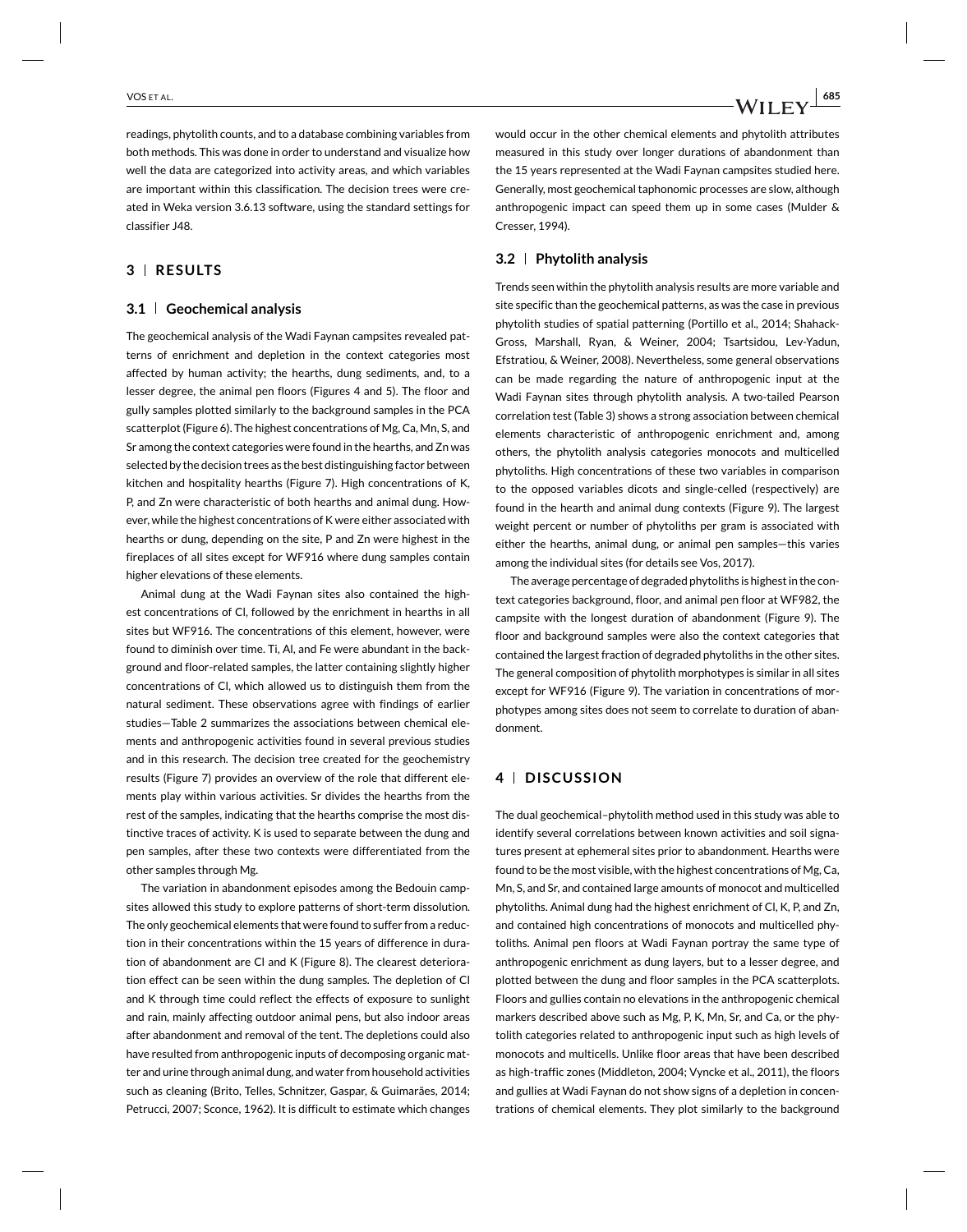

**FIGURE 4** Average measurements in ppm for all samples within all of the sites per context category for the following chemical elements: (a) Mg, (b) Si, (c) K, (d) Ca, (e) P, and (f) Fe

*Notes*. Context categories abbreviations: AP, animal pen; AD, animal dung, KH, kitchen hearth, HH, hospitality hearth, F, floor, G, gully, B, background.

samples that suggest that signatures of activity remained local and did not spread out across the floor surfaces. While Ti, Al, and Fe were depleted in the hearths and dung contexts, they remained within background levels in the floors and gullies.

The phytolith trends reflect the input of plant material, in particular that derived from monocots, through grazing and the use of dung cakes

as fuel in the hearths, to the contexts mostly affected by anthropogenic behavior—hearths and animal enclosures (Figure 9). In addition to elevations of monocots and conjoined phytoliths, occasional enrichment of indicative plant material allows for specific activity areas to be distinguished. An example of such enrichment was found in the kitchen hearth of WF953, which contained a high concentration of *Triticum sp.*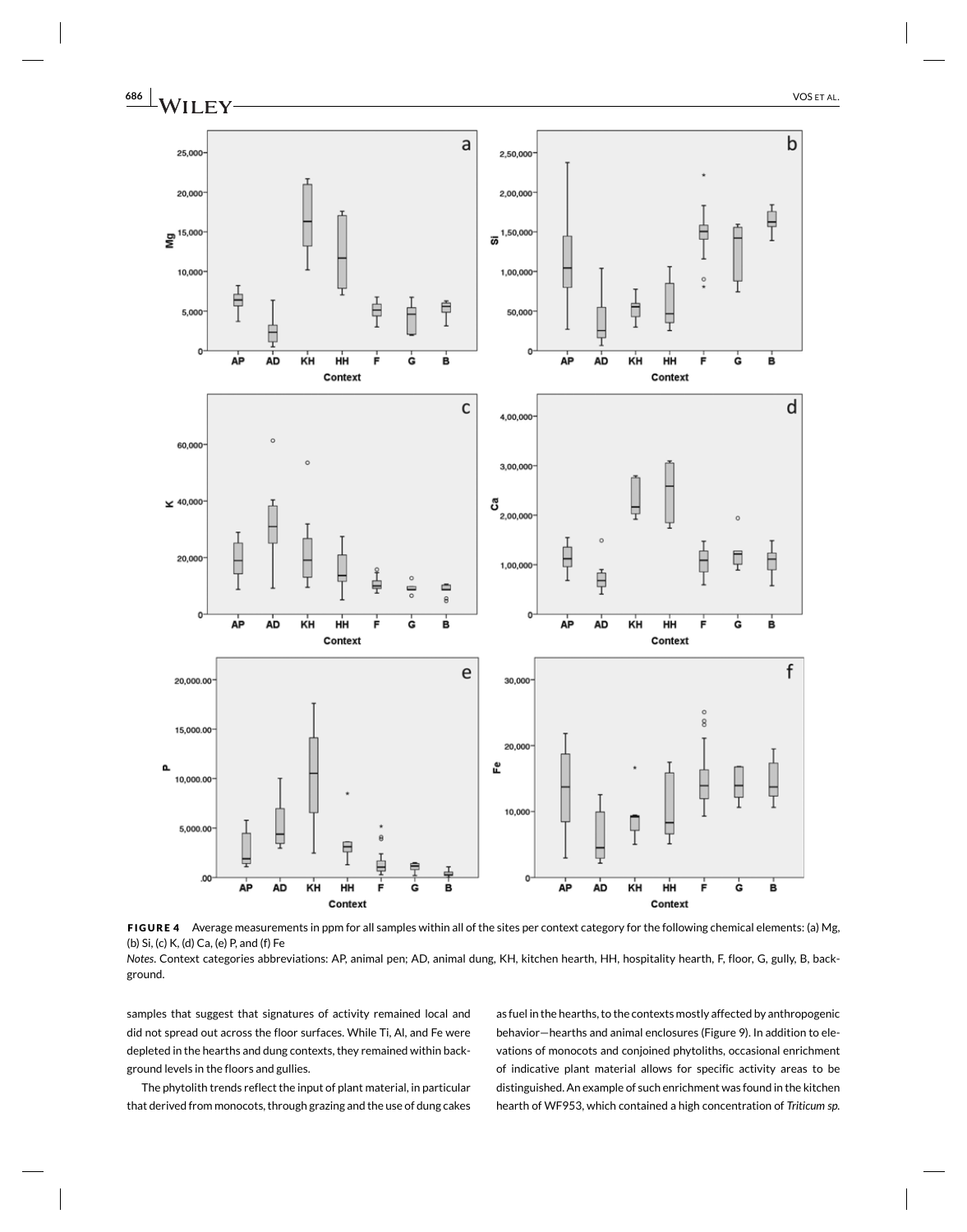



*Notes*. Context categories abbreviations: AP, animal pen; AD, animal dung; KH, kitchen hearth; HH, hospitality hearth; F, floor; G, gully; B, background.

derived from the preparation of bread. The dominance of cereals associated with food preparation could provide an indication for cooking hearths and areas archaeologically, though such trends depend on local preferences for food consumption, the availability of identifiable cereal material, and abandonment processes. The hearth of JTW did not contain a high enrichment of wheat even though bread was prepared on it,

as the last activity that took place prior to sampling was the addition of dung cakes, which dominated the phytolith signature for this kitchen hearth.

This example illustrates the influence of abandonment processes and the importance of sampling, which was found to work best when specific activity locations were sampled at the Wadi Faynan sites.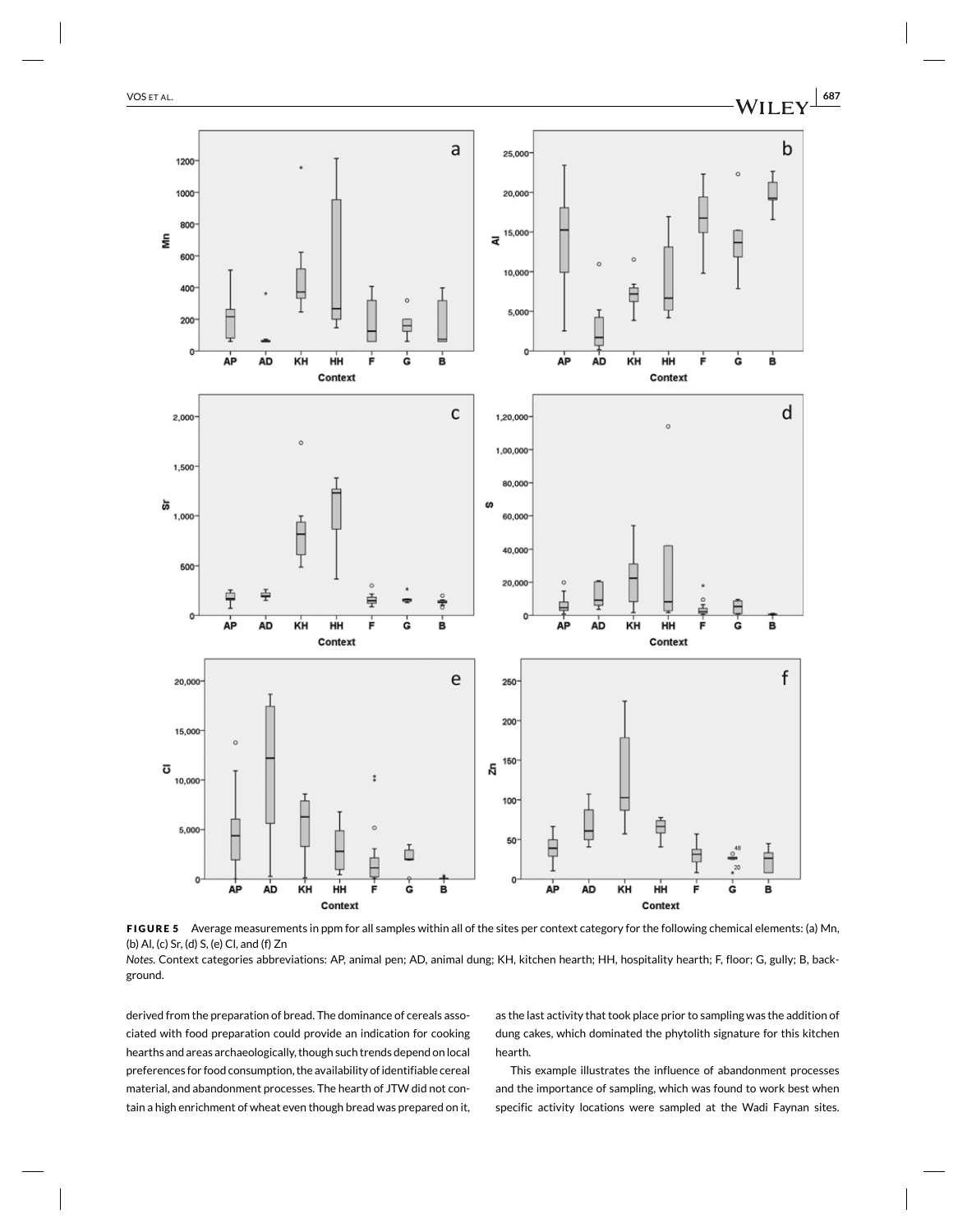

**FIGURE 6** PCA scatterplot for all Wadi Faynan sites *Notes*. The first component is driven by P, K, and Zn, and negatively by Si, Al, Ti, and Zr. The second component is driven by Ca, Mn, and Mg.

When analyzed, floor samples taken from the edges of hearths did not portray an enrichment typical of the fire places, but were rather identical in composition to the other floor samples. Phytolith and geochemical soil signatures at the Wadi Faynan sites appear to be spatially restricted rather than reflected in gradual transitions, and could only be identified by targeted sampling. An accurate sampling of activity locations, perhaps guided by laboratory analysis in the field, could provide a better analysis of soil signatures. In addition, the use of means to investigate formation processes such as micromorphology could benefit both the sampling strategy and interpretation of the analysis results.

The majority of chemical elements and phytoliths measured in this research do not appear to be affected by taphonomic processes within the short span of time differentiating the periods of abandonment of the Bedouin campsites. However, Cl and K concentrations, presum-

ably derived from salts, decrease over time more rapidly within dung deposits than with other context categories (Figure 8). This could be in part due to the organic nature of the dung and dung-related sediments they are found in, but probably also as a result of exposure to moisture and sunlight.

Within the phytolith data, the lack of clear influence by the shortterm abandonment might relate to the depositional environment at Wadi Faynan, an arid region characterized by yellow steppic soils (Palmer et al., 2007). Arid conditions have long been considered favorable for phytolith preservation due to the high rates of evaporation under these conditions, which contribute to silica consolidation in the plant cell and a lesser degree of loss of phytolith material in the soil through water seepage (Hillman, 1984). In addition, the initial amount of available silica and the depth of burial will also have an impact on the chemical dissolution (diagenesis) of phytoliths in archaeological sites (Cabanes et al., 2012).

Beyond the depositional environment, the characteristics of the phytoliths themselves contribute to their preservation. The degree of silicification, shape, and surface area all influence durability, and there is evidence to suggest that phytolith dissolution rates vary among different plant taxa and even within a single plant (Bartoli & Wilding, 1980; Piperno, 2006; Wu, Yang, Wang, & Wang, 2013). A recent study by Cabanes and Shahack-Gross (2015) indicated that the dissolution of various morphotypes differs depending on their surface area to bulk ratio. Within the Wadi Faynan material, relative phytolith morphotype composition is similar across sites, and does not appear to reflect taphonomic trends. WF916 stands out in comparison to the other sites, but this is considered to reflect the differences in use of fuel rather than preservation (elaborated below). Similarly, the relative abundance of elongate dendriform at WF940 would not reflect dissolution, as this morphotype would preserve worse, not better than the bulliform type ones less abundant at this site. Overall, there does not appear to be a clear decrease through time in the presence of morphotypes, which would be expected to suffer from dissolution in a way that would exclude nontaphonomic explanations.



**FIGURE 7** Decision tree created for all of the sites based on geochemistry, 77% of cases correctly classified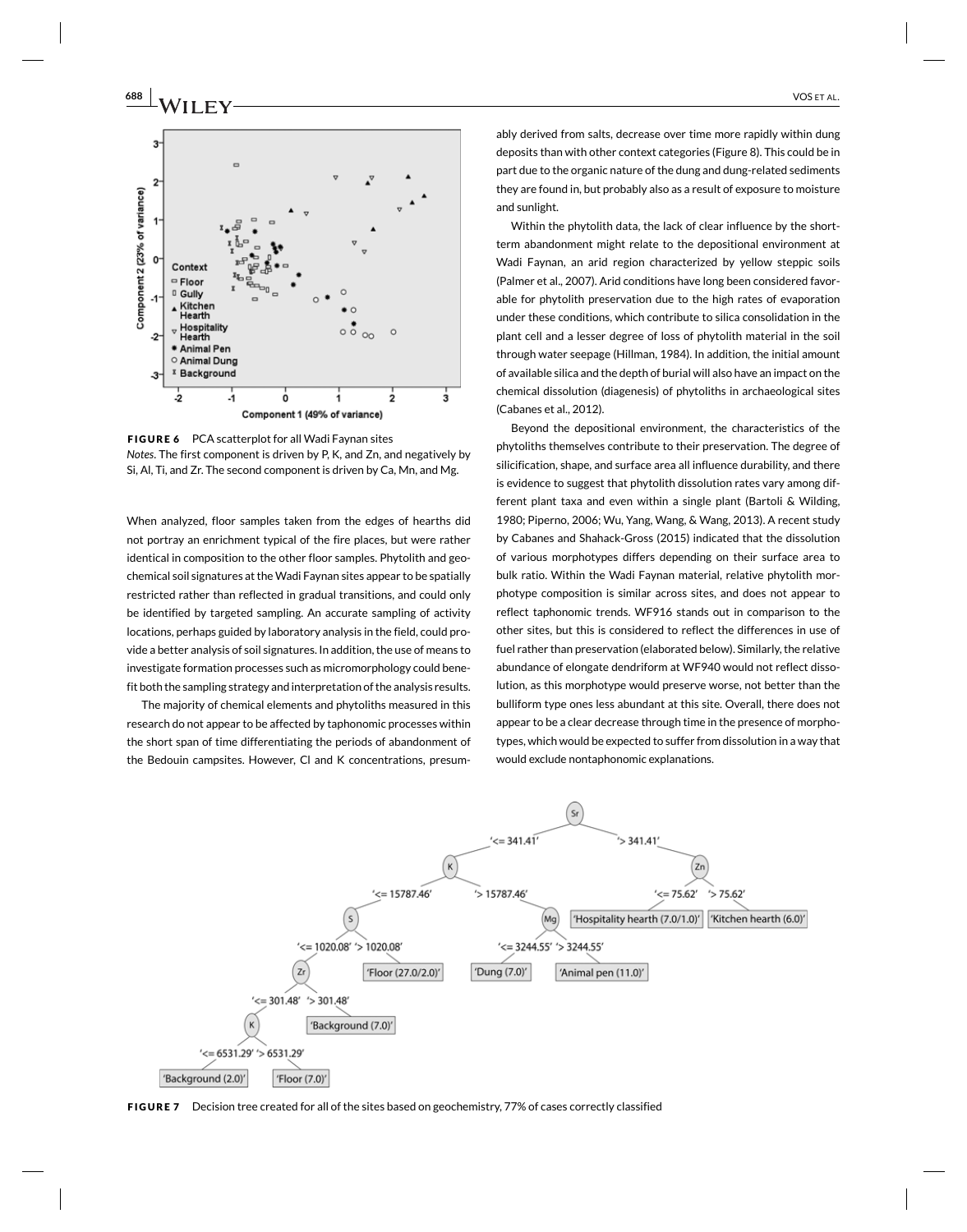**TABLE 2** Associations between chemical elements and anthropogenic related activities found in earlier studies and in the analysis of the site of Wadi Faynan

| <b>Chemical</b><br>element | Associated activity in previous studies                                                                                                                                                                                                                                                                                          | <b>Associated</b><br>activity in this<br>study                                 |
|----------------------------|----------------------------------------------------------------------------------------------------------------------------------------------------------------------------------------------------------------------------------------------------------------------------------------------------------------------------------|--------------------------------------------------------------------------------|
| Þ                          | Food preparation and consumption<br>(Fernandez, Terry, Inomata, & Eberl,<br>2002; Parnell and Terry 2002; Vyncke<br>et al., 2011), burning and food storage<br>(Middleton, 2004), refuse areas<br>(Fernandez et al., 2002), excrements<br>(Vyncke et al., 2011), byres (Wilson<br>et al., 2008), meat (da Costa & Kern,<br>1999) | Hearths, animal<br>dung                                                        |
| Mg                         | Wood ash (Middleton & Price, 1996),<br>cooking hearths, food preparation and<br>consumption (Fernandez et al., 2002),<br>meat (da Costa & Kern, 1999)                                                                                                                                                                            | Hearths, animal<br>dung                                                        |
| Ca                         | Cooking hearths (Fernandez et al.,<br>2002), food storage and preparation<br>(Middleton, 2004; Vyncke et al.,<br>2011), lime use (Middleton & Price,<br>1996)                                                                                                                                                                    | <b>Hearths</b>                                                                 |
| K                          | Wood ash (Middleton & Price, 1996),<br>cooking hearths, food preparation and<br>consumption (Fernandez et al., 2002)                                                                                                                                                                                                             | Hearths, animal<br>dung                                                        |
| Mn                         | Burning (Middleton, 2004), vegetable<br>(da Costa & Kern, 1999)                                                                                                                                                                                                                                                                  | Hearths                                                                        |
| S                          | Not measured in previous studies                                                                                                                                                                                                                                                                                                 | Hearths, animal<br>dung                                                        |
| Sr                         | Hearths (Wilson et al., 2008),<br>excrements and food preparation<br>(Vyncke et al., 2011), lime use<br>(Middleton & Price, 1996)                                                                                                                                                                                                | <b>Hearths</b>                                                                 |
| Zn                         | Hearths and Byres (Wilson et al., 2008),<br>refuse areas (Fernandez et al., 2002),<br>vegetable (da Costa & Kern, 1999),<br>meat (Tripathi et al. 1997)                                                                                                                                                                          | Hearths (higher<br>concentrations<br>in kitchen<br>hearths) and<br>animal dung |
| CI                         | Not measured in previous studies                                                                                                                                                                                                                                                                                                 | Animal dung,<br>hearths, animal<br>pens                                        |
| Fe                         | Craft production (high levels in<br>combination with burning, Middleton,<br>2004), burning (Vyncke et al., 2011)                                                                                                                                                                                                                 | Background                                                                     |
| Ti                         | Background (Middleton, 2004)                                                                                                                                                                                                                                                                                                     | Background                                                                     |
| Al                         | Background (Middleton, 2004)                                                                                                                                                                                                                                                                                                     | Background                                                                     |

The discrepancies between WF916 and the other campsites, described in the geochemical and phytolith analysis results sections, are probably related to a preference for other fuel sources above dung cakes at this site. The occupants of WF916 belonged to a paramount group, the Rashayda Tribe, who use well-made stone lined hospitality hearths. The members of this tribe prefer the use of wood to dung cakes. The latter are sometimes avoided in the hospitality hearths of all campsites as they produce much smoke, yet preferred in the kitchen hearth because the burning temperature is lower and more consistent than with wood. This difference in fuelling between the two hearth types is most prominent within WF916. This observation also indicates that hearths at the other campsites were enriched with K and P through the use of dung cakes, as their concentrations are significantly lower in the WF916 hospitality hearth (for details see Vos, 2017).

The nature of each method of analysis affects the way in which their results can be processed and combined. One aspect related to this is the level of universal applicability of each technique. The geochemical patterns can generally be directly correlated to known activities such as burning and food preparation, which are associated with specific chemical elements (see overview in Table 2). However, the phytolith trends must be explored within the context of the site since phytoliths derived from activities such as burning or animal husbandry may vary across sites depending on the local availability and use of plants and other materials leading to an indirect phytolith signature (such as the use of dung or wood for construction or fuel).

In addition, differences in the form the results take for each type of proxy influence their degree of compatibility. The measurement level of chemical elements was ppm. This allowed for one type of comparison within the geochemical data, one that is based on the concentrations of elements in the soil. The phytolith assemblages, on the other hand, could be compared through counts of phytolith types, taxonomic identifications, related attributes such as silica aggregate material or weight percent, and also through exploring ratios between related categories based on the phytolith counts such as multi- to single-celled phytoliths, or plant parts. This means that there are different levels of comparison within the phytolith data.

The efficacy of the geochemical analysis in identifying activity areas was found to be greater than that of the phytolith analysis. Decision trees created for each of the two techniques, and including the results of both of them, suggest that combining the variables from both analyses does not provide a better classification of cases than the geochemistry alone. The latter was able to classify 77% of all cases correctly, compared to 60% for a decision tree combining the results of both methods, while the phytolith decision trees classified a third of the cases correctly (Figures 7 and 10). In addition, the PCA scatterplots created for the geochemical data generally showed a better degree of clustering than the PCA scatterplots presenting the phytolith analysis results, and explained a higher degree of variance (Figures 6 and 11).

If the geochemical analysis generally provides the best certainty of identification of activity areas, why bother using the phytolith analysis? Although the geochemistry might explain the largest amount of variation within the data, it does not explain all of it. The strength of the phytolith analysis results lies within site-specific trends, where they can be used to fine-tune the more general interpretation provided by initial definition of context categories in combination with the geochemical analysis. Adding information from the phytolith analysis not only strengthened the classifications made through the geochemistry, but added new ones not visible within the geochemical results. The discriminant function analysis scatterplot graphs created for the geochemical and phytolith data show how this can work (Figures 12 and 13). While the scatterplot presenting the results of the geochemical analysis exhibits a differentiation between clusters of background and floor samples, animal pen, dung, and hearths, the one created for the phytolith analysis results provides a better separation between the kitchen and hospitality hearths, while the animal pen category plots closer to the floor and background samples. This seems to be related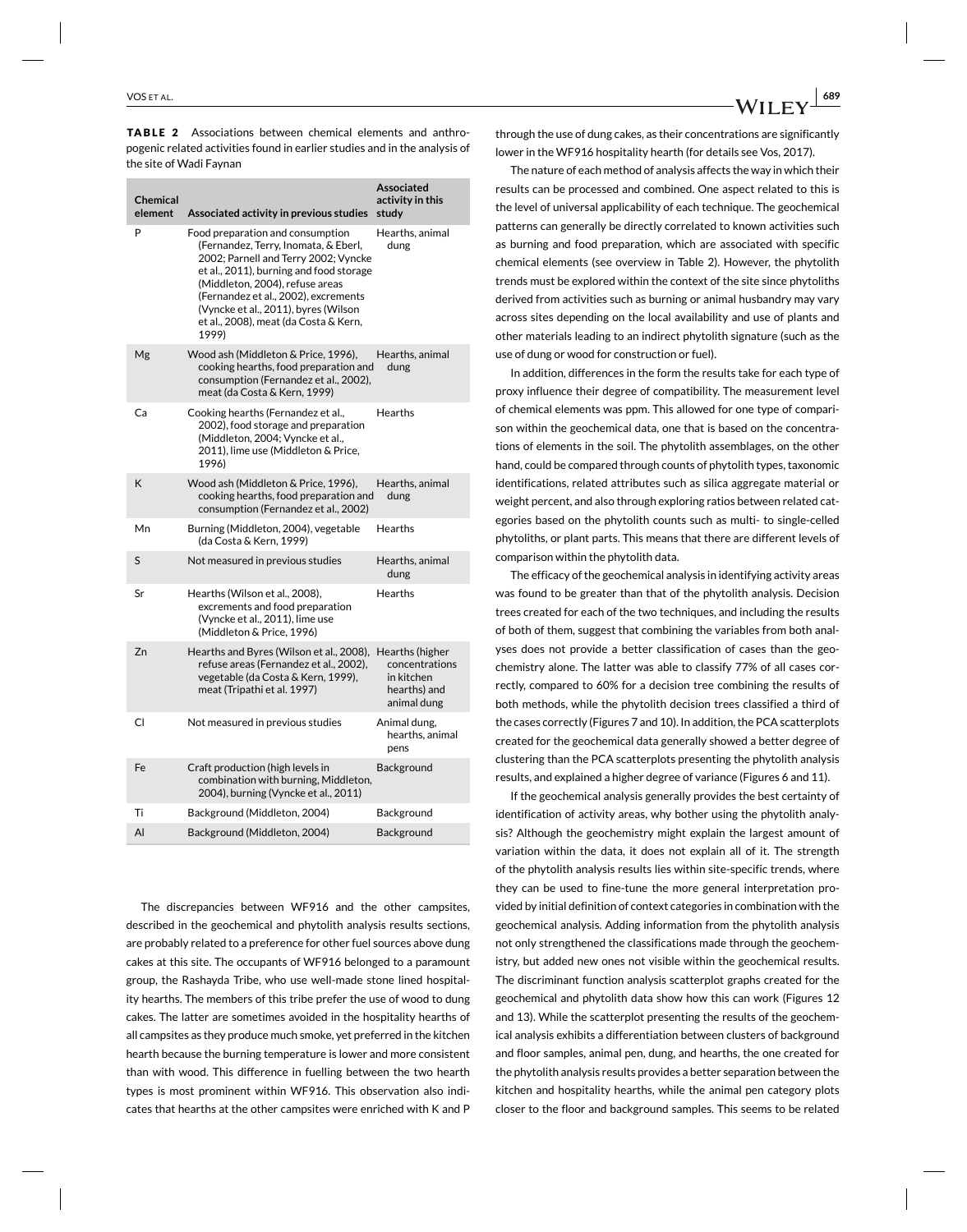

**FIGURE 8** Average Cl (graph a) and K (graph b) concentrations in ppm within all context categories *Notes*. JTW was occupied during sampling, JTS had been abandoned for 6 months, WF953 and WF940 for a year, WF916 for 3 years, and WF982 for 10–15 years.

|                  | TABLE 3 Overview of correlations between geochemical and phytolith variables significant at the 0.01 level according to a two-tailed Pearson |
|------------------|----------------------------------------------------------------------------------------------------------------------------------------------|
| correlation test |                                                                                                                                              |

|    | <b>Monocots</b> | <b>Multicelled</b> | Poorly silicified | Pooideae | <b>Husk</b> | Leaf/husk | Leaf  |
|----|-----------------|--------------------|-------------------|----------|-------------|-----------|-------|
| P  | $0.798*$        | 0.663              |                   |          | 0.677       | 0.714     |       |
| Zn | 0.687           | $0.807*$           | 0.807             | 0.656    | 0.630       |           |       |
| Sr |                 |                    | $0.818*$          | 0.792    |             |           | 0.646 |
| Mg |                 |                    | $0.807*$          |          |             |           |       |
| S  | 0.671           |                    |                   |          | 0.618       |           | 0.661 |
| Ca |                 |                    | 0.690             |          |             |           |       |
| Ti | $-0.707$        | $-0.628$           |                   |          | $-0.620$    | $-0.619$  |       |
| Si | $-0.643$        |                    |                   |          |             |           |       |

Very strong correlations are highlighted with \*.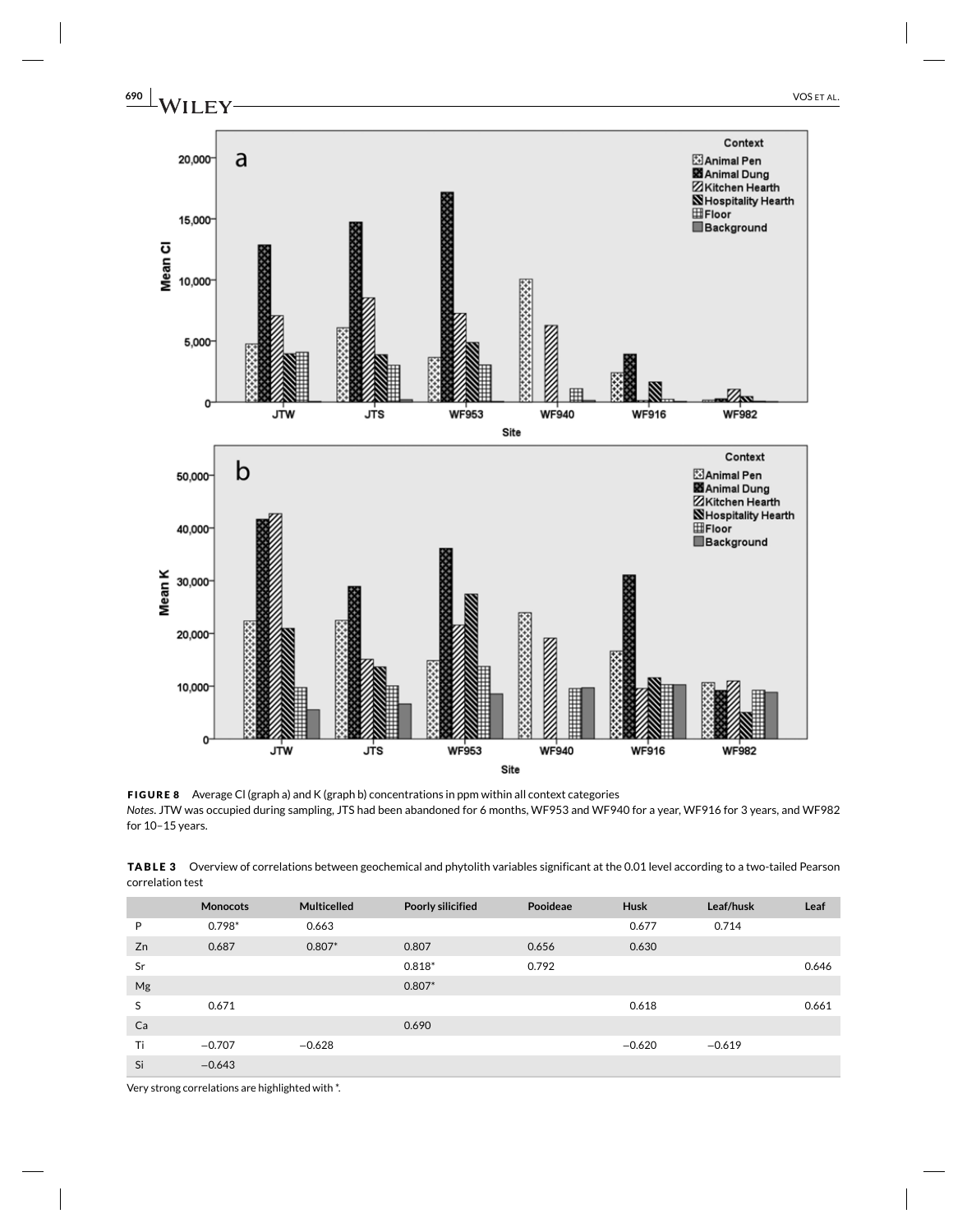

**FIGURE 9** Trends in phytolith data: (a) concentrations of monocots and multicell phytoliths per context category for all samples in all sites: AP, animal pen; AD, animal dung; KH, kitchen hearth; HH, hospitality hearth; F, floor; B, background; (b) composition of the 12 most common morphotypes in all samples for each site: BSC, bilobate short cell; PBC, parallepipedal bulliform cell; GP, globular psilate; UHC, unciform hair cell; CBC, cuneiform bulliform cell; R, rondel; S, saddle; RT, rectangle tabular; ED, elongate dendriform; ES, elongate sinuate; EP, elongate psilate; TP, trapeziform psilate; (c) average amount of degraded phytoliths in all samples per context category for each site



**FIGURE 10** Decision tree created for all of the sites based on phytolith results, 33% of cases correctly classified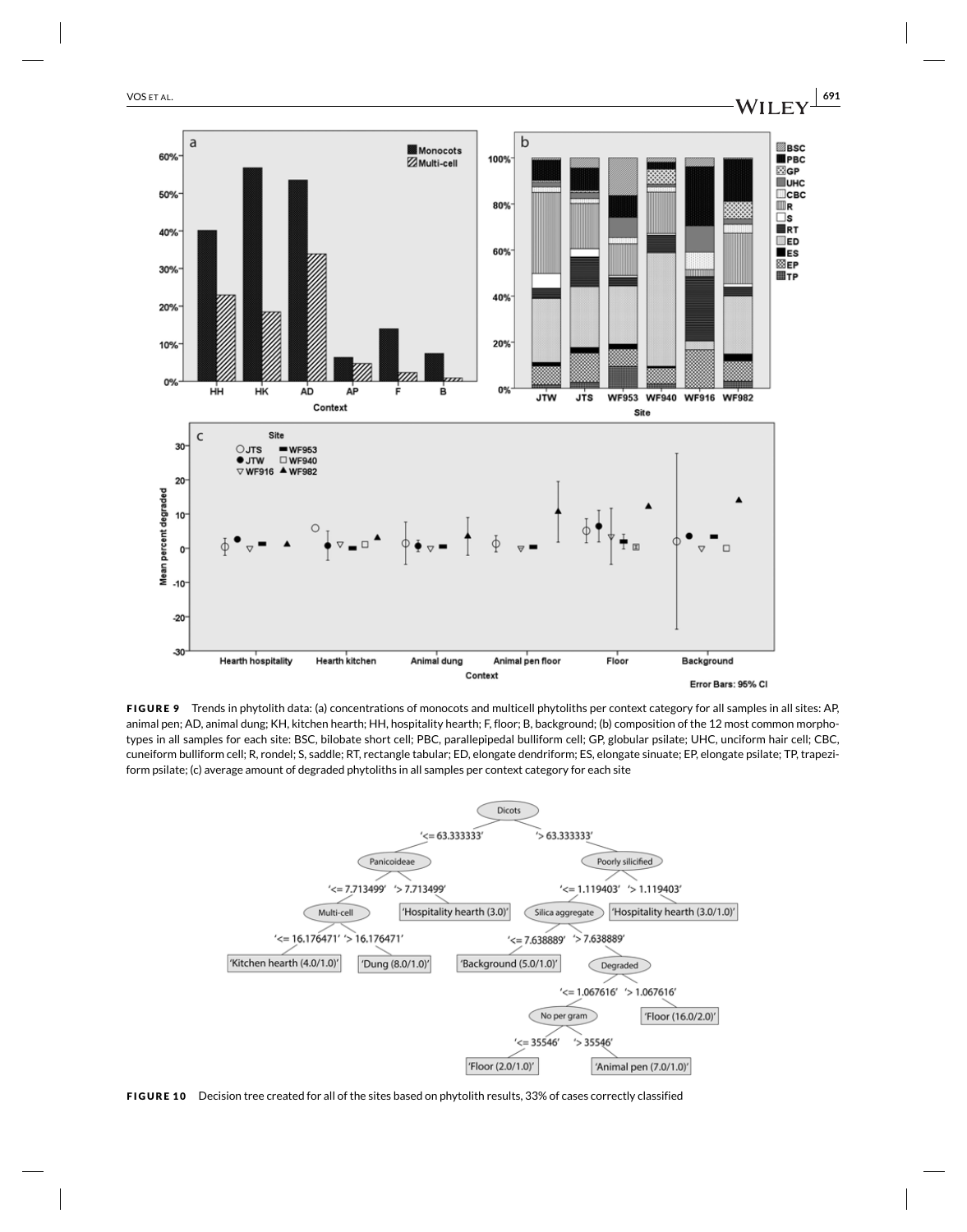**692 2** VOS ET AL.



**FIGURE 11** Combined PCA scatterplot for the sites JTS, JTW, WF916, and WF953

*Notes*. The first component is driven by monocots versus dicots, multiversus single-celled phytoliths, husk material, and Pooideae. The second component is driven by unidentified phytoliths, leaf, negatively by no per gram, weight percent, and Triticum sp.



**FIGURE 12** Discriminant function analysis scatterplot for ethnographic sites based on results of the geochemical analysis, 78% of original grouped cases and 58% of cross-validated grouped cases correctly classified

to the difference in use of fuel and addition of wheat in the kitchen hearths, which is better reflected through the phytolith analysis.

Addressing sources of information that potentially represent different inputs from anthropogenic activities, in our case plant material and chemical elements, provides a comprehensive approach for identifying various spatial divisions. The differences between the two sources of data might provide difficulties in combining them, but they are what make their integration worth while pursuing—each one can provide information about signatures of activity not captured with the other.



**FIGURE 13** Discriminant function analysis scatterplot for ethnographic sites based on results of the phytolith analysis, 73% of original grouped cases and 33% of cross-validated grouped cases correctly classified

# **5 CONCLUSIONS**

The use of the dual geochemical-phytolith methodology was found useful for distinguishing between activity areas in ephemeral sites, confirming associations between chemical elements and phytolith attributes identified in earlier ethnoarchaeological studies. The results of the ethnoarchaeological analysis support the hypothesis that geochemical and phytolith signatures can be found in the soil at the locations where activities took place, and suggest that soil signatures at ephemeral sites can be preserved in harsh and dynamic environments, in our case those of the Near East. While the surfaces of the Bedouin campsites studied in this research were left exposed to wind erosion and rain after the tents covering them were moved to a different location, they retained phytolith and geochemical soil signatures for at least 15 years.

Within this study, the efficacy of the geochemical analysis was found to be higher than that of the phytolith analysis when it came to identifying activity areas. Decision trees and PCA scatterplots created for the geochemical results of both ethnographic and archaeological data provided a higher percent of correctly identified instances and explained a higher percent of variance within the data than those incorporating the results of the phytolith analysis. This is probably related to the use of dung cakes for fuel, a dominant activity that makes it difficult to distinguish between areas and may mask other traces. Nevertheless, adding information from both methods was found to be more useful in identifying activity areas than only one. While geochemistry may explain more variance within the data than the phytolith results, the two methods complement each other and provide information about different aspects of activities.

This study suggests that while the results of multiple geoarchaeological proxies cannot always be readily integrated due to differences in the nature of the used methods, a parallel analysis carries much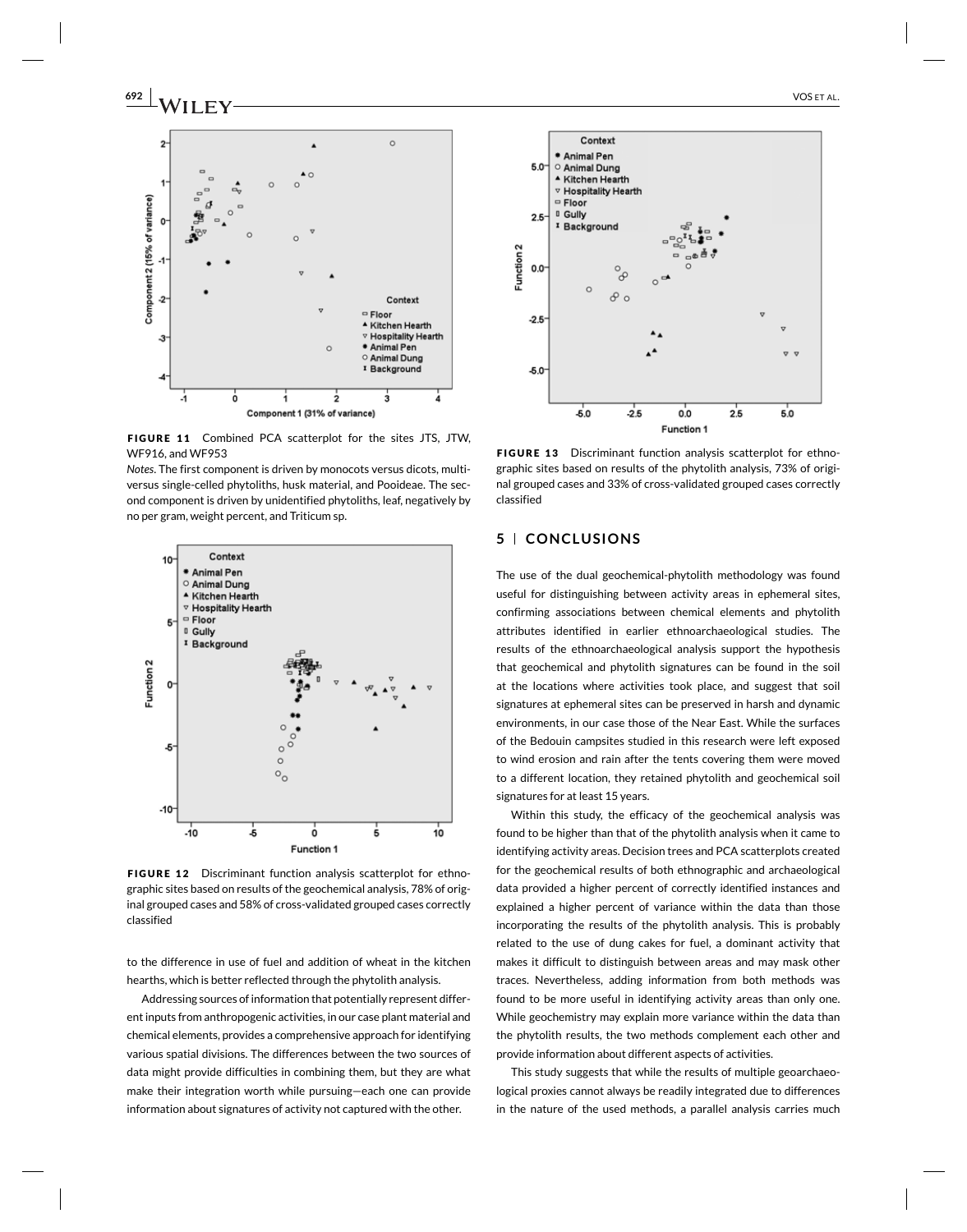potential and helps combat issues of equifinality and equivocality when studying traces of human activities in soils. Geoarchaeological analyses of activity areas are a fairly recent development, and further studies looking into the compatibility and integration of such techniques will help determine the best approach for studying sites of different scale, date, nature of habitation, and taphonomic disturbance.

## **ACKNOWLEDGMENTS**

We thank the anonymous reviewers and the editors whose comments helped improve and clarify this manuscript. This research was supported by an AHRC/Bournemouth University PhD studentship and by Arts and Humanities Research Council (AHRC) grant number AH/K002902/1. The data presented in this article can be accessed through the Bournemouth University website: https:// eprints.bournemouth.ac.uk/29485/. We would like to thank Timothy Darvill and Kate Welham for their involvement in this project, which included much valuable guidance and advice. The original samples for this study were taken as part of the Wadi Faynan Landscape Survey (WFLS) led by Graeme Barker, which was financially supported by the AHRC, NERC, CBRL, University of Leicester, and Society of Antiquaries. The WFLS was run under the auspices and invaluable support of the Department of Antiquities of Jordan and formed part of CBRL's Wadi Faynan Project. We also thank Helen Smith, who collected the soil samples as part of the WFLS and provided much support and guidance during the analysis. We are indebted to Jouma' Aly Za'noon and his family for their friendship, support, and wisdom over many years.

## **ORCID**

*Daniella Vos* http://orcid.org/0000-0003-2938-8857

#### **REFERENCES**

- Banerjea, R. Y., Bell, M., Matthews, W., & Brown, A. (2015). Applications of micromorphology to understanding activity areas and site formation processes in experimental hut floors. *Archaeological and Anthropological Sciences*, *7*, 89–112.
- Banning, E. B., & Köhler-Rollefson, I. (1983). Ethnoarchaeological survey in the Beidha area, southern Jordan. *Annals of the Department of Antiquities of Jordan*, *27*, 375–384.
- Bartoli, F., & Wilding, L. P. (1980). Dissolution of biogenic opal as a function of its physical and chemical properties. *Soil Science Society of America Journal*, *44*(4), 873–878.
- Bourdieu, P. (1990). Appendix: The Kabyle house or the world reversed. In *The logic of practice* (pp. 271–283). Cambridge: Polity Press.
- Brito, O. R., Telles, T. S., Schnitzer, J. A., Gaspar, G. G., & Guimarães, M. (2014). The influence of crop residues in vertical soil mobility of potassium. *Semina: Ciências Agrárias*, *35*(6), 3043–3051.
- Cabanes, D., Gadot, Y., Cabanes, M., Finkelstein, I., Weiner, S., & Shahack-Gross, R. (2012). Human impact around settlement sites: A phytolith and mineralogical study for assessing site boundaries, phytolith preservation, and implications for spatial reconstructions using plant remains. *Journal of Archaeological Science*, *39*, 2697–2705.
- Cabanes, D., Mallol, C., Expósito, I., & Baena, J. (2010). Phytolith evidence for hearths and beds in the late Mousterian occupations of Esquilleu cave (Cantabria, Spain). *Journal of Archaeological Science*, *37*, 2947–2957.
- Cabanes, D., & Shahack-Gross, R. (2015). Understanding fossil phytolith preservation: The role of partial dissolution in paleoecology and archaeology. *PLoS ONE*, *10*(5), e0125532. https://doi.org/10.1371/ journal.pone.0125532.
- Canti, M., & Huisman, D. J. (2015). Scientific advances in geoarchaeology during the last twenty years. *Journal of Archaeological Science*, *56*, 96–108.
- da Costa, M. L., & Kern, D. C. (1999). Geochemical signatures of tropical soils with archaeological black earth in the Amazon, Brazil. *Journal of Geochemical Exploration*, *66*(1), 369–385.
- Cribb, R. L. D. (1991). *Nomads in archaeology*. Cambridge: Cambridge University Press.
- Douglas, M. (1966). *Purity and danger: An analysis of the concepts of pollution and taboo*. London: Routledge.
- Fernandez, F. G., Terry, R. E., Inomata, T., & Eberl, M. (2002). An ethnoarchaeological study of chemical residues in the floors and soils of Q'eqchi' Maya houses at Las Pozas, Guatemala. *Geoarchaeology*, *17*, 487–519.
- Friesem, D. E. (2016). Geo-ethnoarchaeology in action. *Journal of Archaeological Science*, *70*, 145–157.
- Gifford, D. P. (1978). Ethnoarchaeological observations of natural processes affecting cultural materials. In R. A. Gould (Ed.), *Explanation in ethnoarchaeology* (pp. 77–101). Albuquerque: University of New Mexico Press.
- Goldberg, P., & Whitbread, I. (1993). Micromorphological study of a Bedouin tent floor. In P. Goldberg, T. D. Nash, & M. D. Petraglia (Eds.), *Formation Processes in Archaeological Context* (pp. 165–188). Madison: Prehistory Press.
- Grattan, J. P., Gilbertson, D. D., Waller, J. H., & Rusell, B. A. (2014). The geoarchaeology of "waste heaps" from the ancient mining and beneficiation of copper-rich ores in the Wadi Khalid in southern Jordan. *Journal of Archaeological Science*, *46*, 428–433.
- Hardy-Smith, T., & Edwards, P. C. (2004). The garbage crisis in prehistory: Artefact discard patterns at the early Natufian site of Wadi Hammeh 27 and the origins of household refuse disposal strategies. *Journal of Anthropological Archaeology*, *23*, 253–289.
- Hillman, G. (1984). Interpretation of archaeological plant remains: The application of ethnographic models from Turkey. In W. van Zeist & W. A. Casparie (Eds.), *Plants and ancient man: Studies in palaeoethnobotany* (pp. 1–41). Rotterdam: Balkema.
- Hodder, I., & Orton, C. (1979). *Spatial analysis in archaeology*. Cambridge: Cambridge University Press.
- Kuijt, I., & Goodale, N. (2009). Daily practice and the organization of space at the dawn of agriculture: A case study from the near east. *American Antiquity*, *74*(3), 403–422.
- Madella, M., Alexandre, A., & Ball, T. (2005). International code for phytolith nomenclature 1.0. *Annals of Botany*, *96*, 253–260.
- Manzanilla, L., & Barba, L. (1990). The study of activities in classic households: Two case studies from Coba and Teotihuacan. *Ancient Mesoamerica*, *1*, 41–49.
- Middleton, W. D. (2004). Identifying chemical activity residues on Prehistoric house floors: A methodology and rationale for multi-elemental characterisation of a mild acid extract of anthropogenic sediments. *Archaeometry*, *46*(1), 47–65.
- Middleton, W. D., & Price, T. D. (1996). Identification of activity areas by multi-element characterization of sediments from modern and archaeological house floors using inductively coupled plasma-atomic emission spectroscopy. *Journal of Archaeological Science*, *23*, 673–687.
- Milek, K. B., & Roberts, H. M. (2013). Integrated geoarchaeological methods for the determination of site activity areas: A study of a Viking Age house in Reykjavik, Iceland. *Journal of Archaeological Science*, *40*, 1845– 1865.